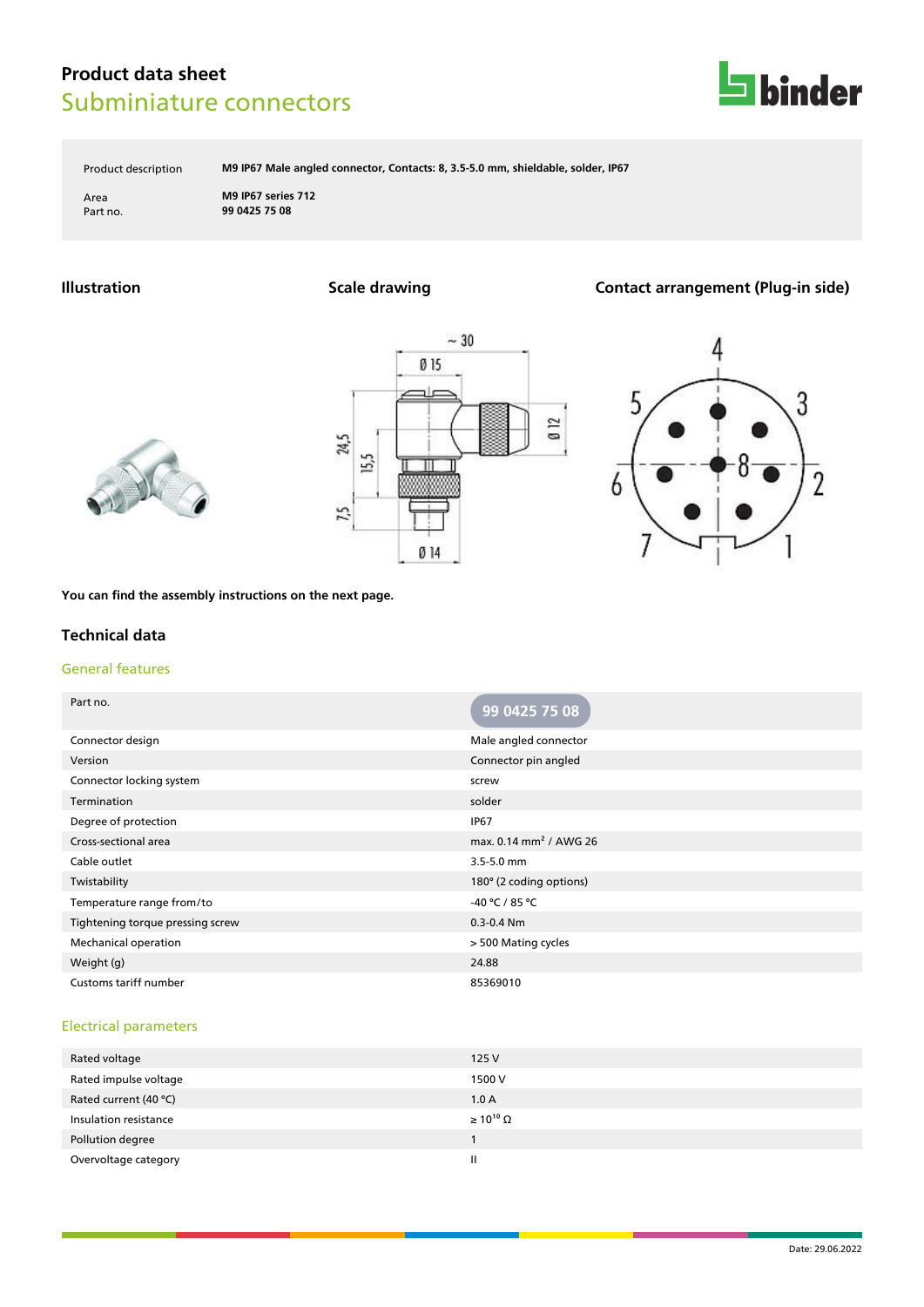

Product description **M9 IP67 Male angled connector, Contacts: 8, 3.5-5.0 mm, shieldable, solder, IP67**

Area **M9 IP67 series 712** Part no. **99 0425 75 08**

| Insulating material group | $\mathbf{III}$ |
|---------------------------|----------------|
| EMC compliance            | shieldable     |
| Shield connection         | Shielding ring |

#### Material

| Contact body material | <b>PBT (UL94 V-0)</b>                                        |
|-----------------------|--------------------------------------------------------------|
| Contact material      | CuZn (brass)                                                 |
| Contact plating       | Au (gold)                                                    |
| Locking material      | CuZn (brass)                                                 |
| <b>REACH SVHC</b>     | CAS 96-45-7 (Imidazolidine-2-thione)<br>CAS 7439-92-1 (Lead) |
| SCIP number           | 1072f35e-dfda-4ed5-b2ba-528d4fd6a78a                         |

#### Classifications

| eCl@ss 11.1 | 27-44-01-02 |
|-------------|-------------|
|             |             |
| ETIM 7.0    | EC002635    |

### Declarations of conformity

Low Voltage Directive 2014/35/EU (EN 60204-1:2018;EN 60529:1991)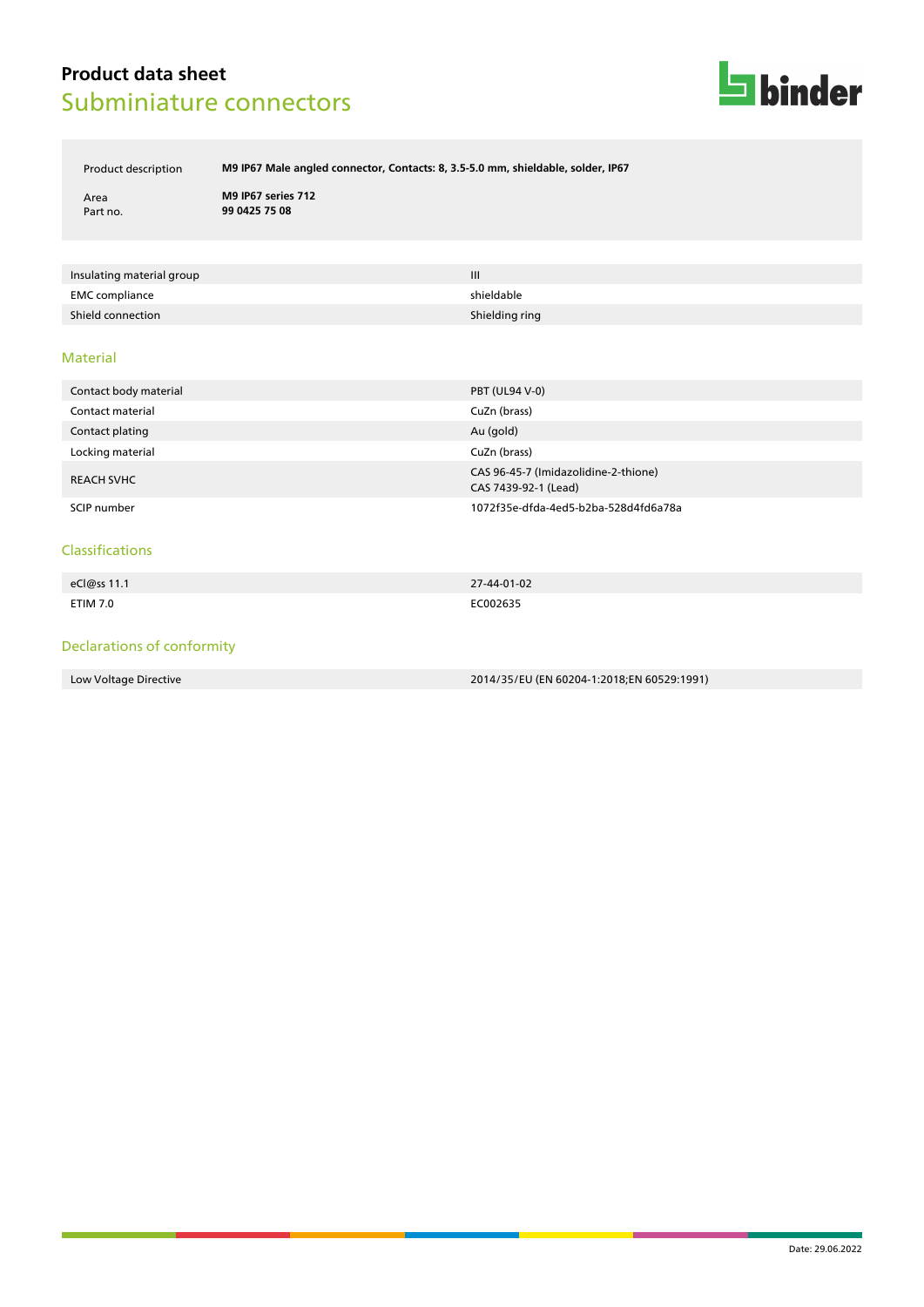

Product description **M9 IP67 Male angled connector, Contacts: 8, 3.5-5.0 mm, shieldable, solder, IP67**

Area **M9 IP67 series 712** Part no. **99 0425 75 08**

# **Assembly instructions**



- length.
- 3. Strip single wires (L = 3 mm), widen shield and revert to shielding ring.
- 4. Bead single wires through housing. Mount shielding ring, seal and pinch ring. Turn on pressing screw to fix the coble.
- 5. Solder single wires.
- 6. Screw housing to contact insert and tighten pressing screw.
- 7. Tighten screw plug.